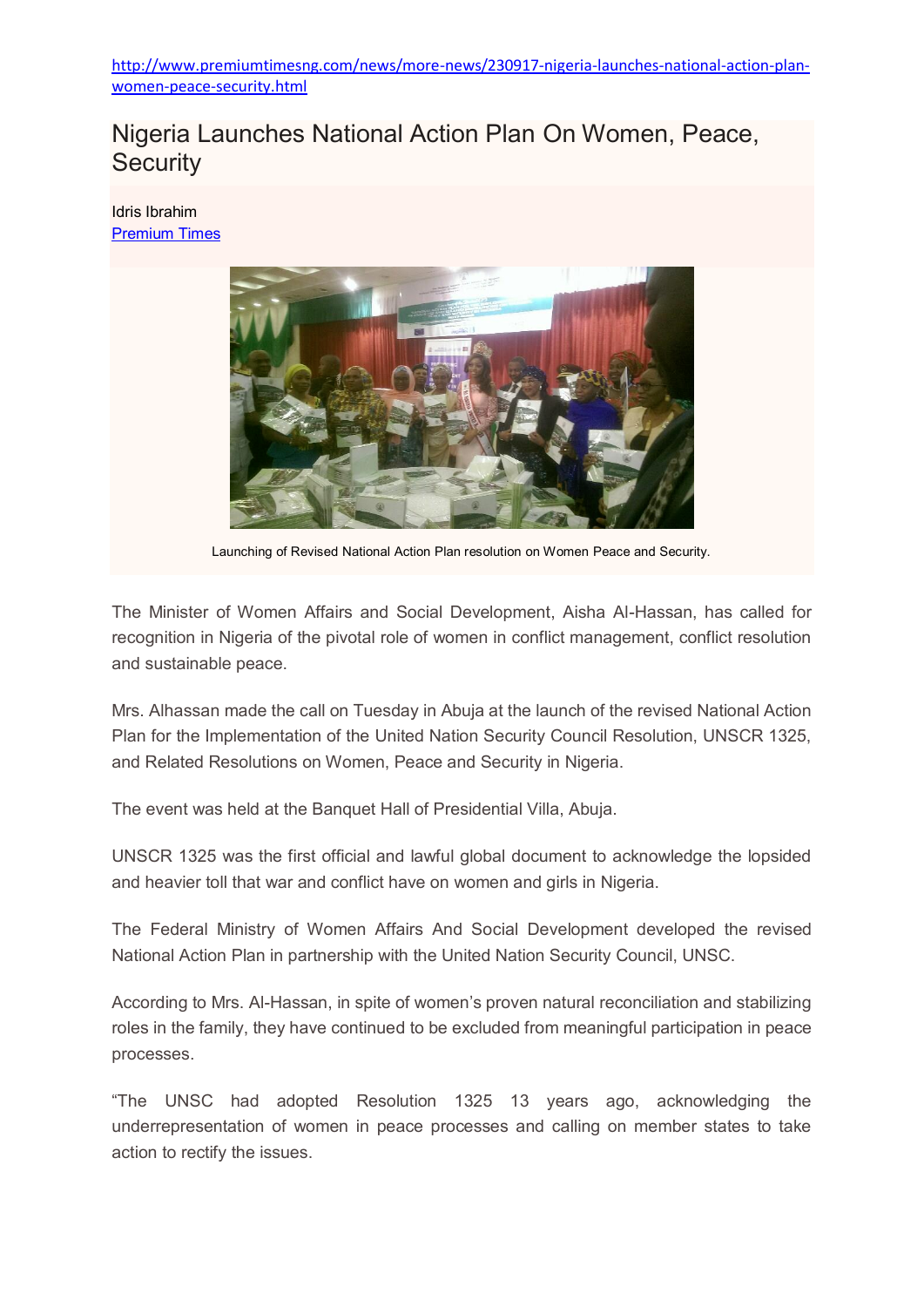[http://www.premiumtimesng.com/news/more-news/230917-nigeria-launches-national-action-plan](http://www.premiumtimesng.com/news/more-news/230917-nigeria-launches-national-action-plan-women-peace-security.html)[women-peace-security.html](http://www.premiumtimesng.com/news/more-news/230917-nigeria-launches-national-action-plan-women-peace-security.html)

"The resolution also acknowledged the disproportionate impact of violence on women especially in conflict contexts," she said.

Nigeria came on board in August of 2013 by launching the first National Action Plan to domesticate UNSCR 1325 with the support of the Nigeria Stability and Reconciliation Programme (NSRP) and UN Women.

Eight NSRP-supported states domesticated the NAP in Nigeria. They are Bayelsa, Borno, Delta, Kaduna, Kano, Plateau, Rivers and Yobe states.

"The first NAP had gaps and did not take care of emerging issues like the insurgency, violent extremism, among others, there was therefore very urgent need to have the NAP revised", the minister said.

"Insecurity and transnational border crimes, gender, responsive inclusion in peace architecture, violence against women, girls, children and communal crises are the major peace concerns of women. These, she said have been captured in the second NAP", she added.

The minister called on Nigerians to support government in actualizing gender balance into policies, programmes and organisations in Nigeria through the national gender policy.

In attendance at the launching were the wives of state governors represented by wife of Bauchi State governor, Hadiza Abubakar; the Minister of Justice and Attorney-General of the Federation, Abubakar Malami; Transport Minister, Rotimi Amaechi; diplomats; traditional leaders and representative of the Kaduna State governor.

The representative of the Kaduna State governor, Hafsat Baba, said women affairs are of apex importance especially in driving matters in the society.

"Our women are indeed an embodiment of all virtues and this is the right time for our inclusion in leadership, conflict resolution and important decision making.

"The UNSCR 1325 is one sure platform that aids this process. I join the Hon. Minister to challenge all relevant stakeholders in our nation's women and social development matters to rally round and ensure total and smart implementation of this action plan.

"At such challenging times, Nigeria is in dire need for restructuring of her social safety net and revising of our National Action Plan on UNSCR 1325 is a single most important step towards achieving that".

The governor spoke on the efforts put in place by the Kaduna State government in strengthening resolve of the UNSCR 1325.